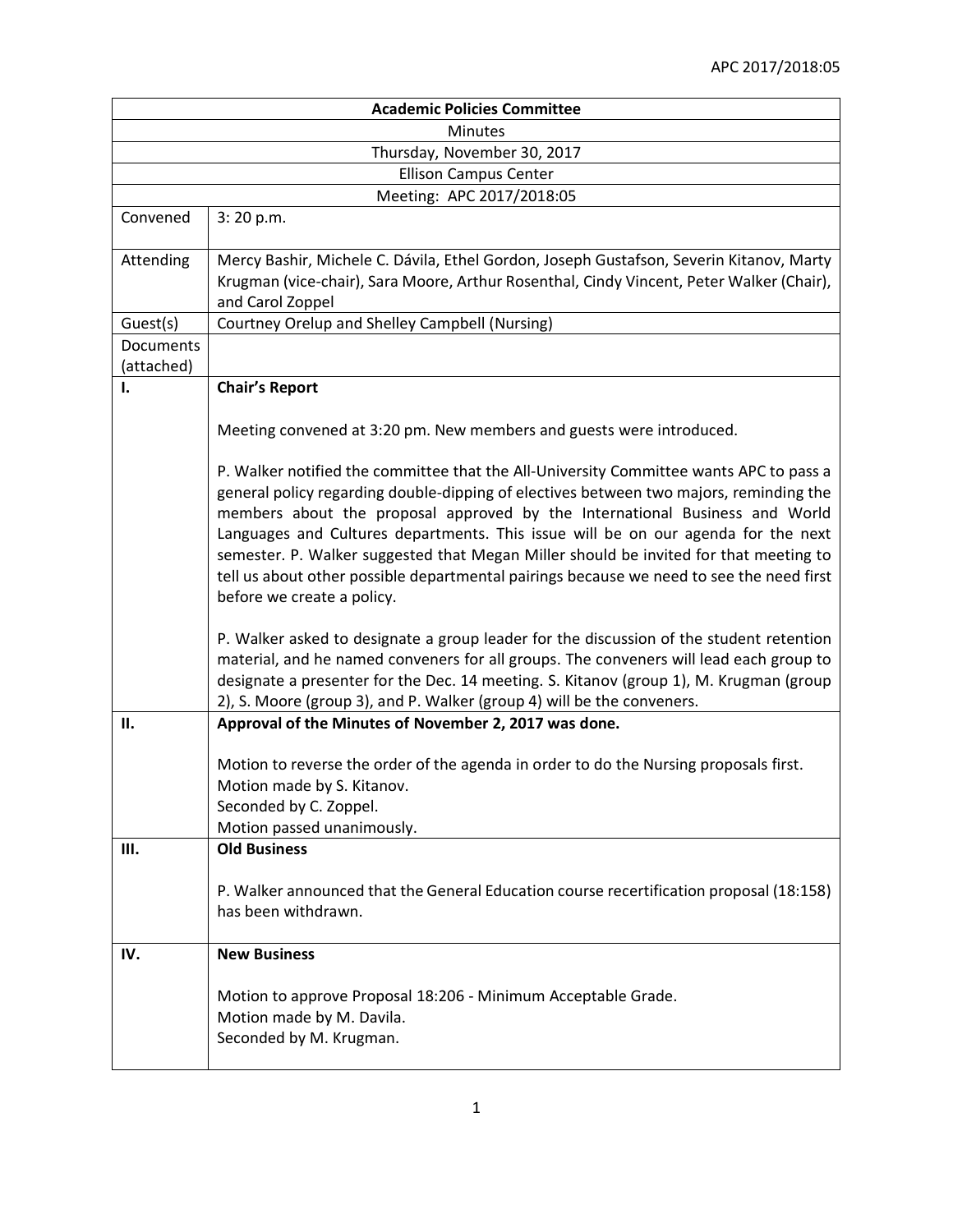|    | Motion to adjourn.<br>Motion made by: J. Guftafson.<br>Seconded by: A. Rosenthal                                                                                                                                                                                                                                                                                                                                                                                                                                                                                                                                                                                                                                                             |
|----|----------------------------------------------------------------------------------------------------------------------------------------------------------------------------------------------------------------------------------------------------------------------------------------------------------------------------------------------------------------------------------------------------------------------------------------------------------------------------------------------------------------------------------------------------------------------------------------------------------------------------------------------------------------------------------------------------------------------------------------------|
| v. | Due to the new website discrepancies M. Krugman suggested that the committee should<br>develop and propose a policy to address department handbooks when they might<br>contradict information in the SSU catalog. Ideally the catalog and a department handbook<br>would never contradict each other, though the catalog could, in appropriate places,<br>indicate that a department handbook should be consulted for further details about an<br>appropriate matter. Also, ideally, the online catalog would include working links to online<br>versions of existing department handbooks. These notions will be explored further.<br>Adjournment                                                                                           |
|    | Motion to amend proposal 18:207 to make it a new academic policy instead of a change<br>of policy.<br>Motion to amend made by C. Zoppel.<br>C. Vincent accepted the motion to amend as a friendly amendment.<br>Motion to approve the amended proposal passed unanimously.                                                                                                                                                                                                                                                                                                                                                                                                                                                                   |
|    | The change is to clarify what happens to students who don't pass the $3rd$ math re-take<br>test (a medication calculation test) without achieving a 90%, adding that a failure of a 3 <sup>rd</sup><br>math test will result in failure of the course. There is an existing Student Nursing<br>Handbook that should reflect the new changes in academic policy, and P. Walker urged<br>the School of Nursing always try to be sure that the Student Nursing Handbook and the<br>SSU academic catalog agree with each other. It was suggested that proposal 18:207,<br>should be a new policy and not an amended policy, and should be placed in the catalog<br>right before the paragraph that states the minimum grade for nursing courses. |
|    | Motion to approve Proposal 18:207 - Math Testing Policy-revision.<br>Motion made by C. Vincent.<br>Seconded by S. Kitanov                                                                                                                                                                                                                                                                                                                                                                                                                                                                                                                                                                                                                    |
|    | Motion to postpone made by M. Krugman.<br>Seconded by S. Moore.<br>Motion passed unanimously.                                                                                                                                                                                                                                                                                                                                                                                                                                                                                                                                                                                                                                                |
|    | A motion was made to postpone the approval of this proposal subject to a revision of the<br>text to reflect the current catalog, eliminate the percentage number and other suggested<br>changes.                                                                                                                                                                                                                                                                                                                                                                                                                                                                                                                                             |
|    | There was a typo corrected to add the minus to the first C in the existent policy. The<br>proposal is to strenghten the GPA of students to follow a national standard so they can<br>pass the NCLEX examination. The percentage stated by the Nursing department (74%)<br>was discussed by the members because it is something that cannot be enforced due to<br>the variety of faculty grading systems. While checking the catalog it seemed that the<br>existing language used in the proposal was not an updated one.                                                                                                                                                                                                                     |